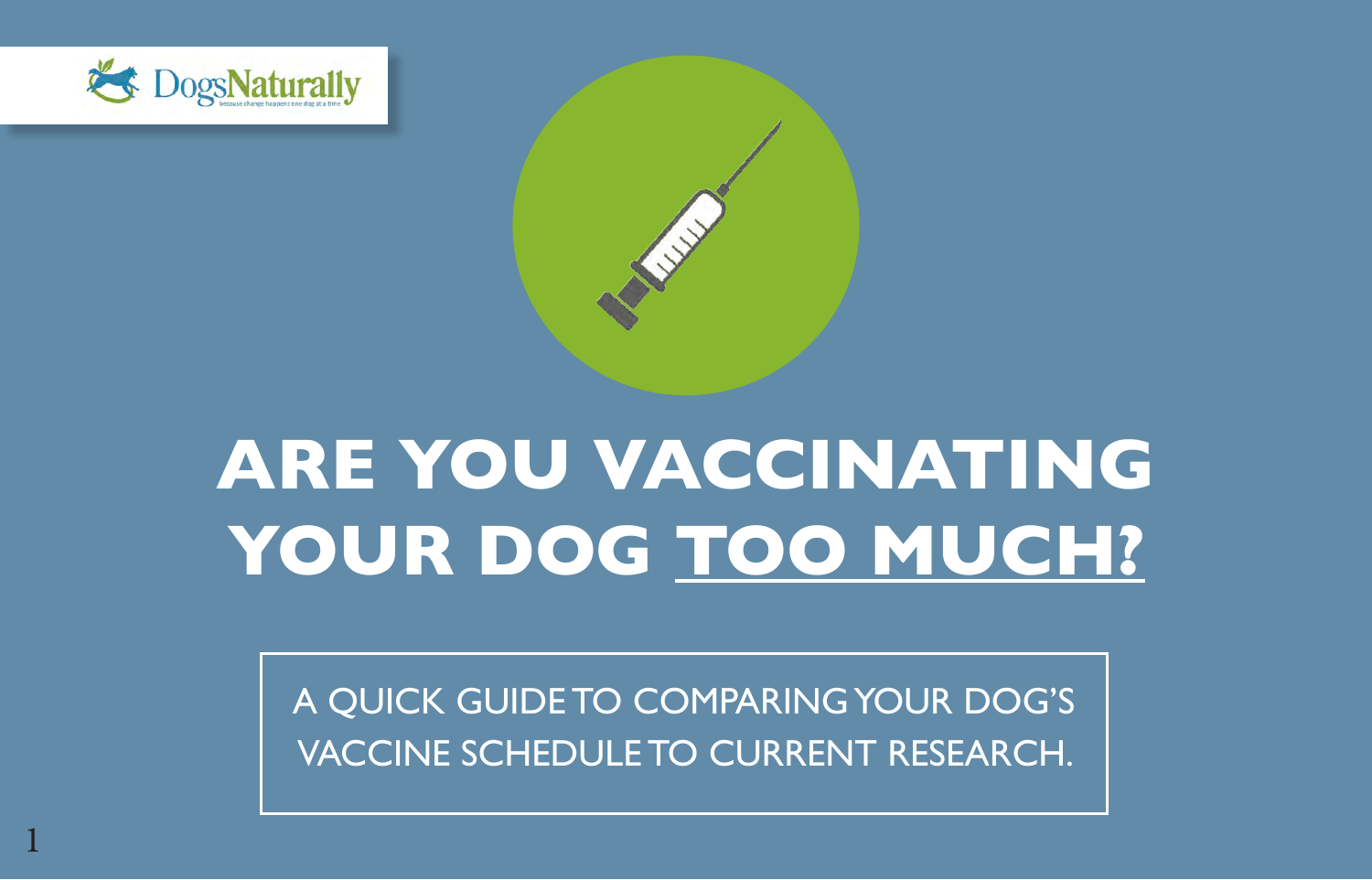

**It's recently been reported by the senior brand manager of Boehringer Ingelheim that the majority of vets are vaccinating more often than necessary. Unnecessary vaccines place your dog at unnecessary risk for vaccine related health issues. This quick guide will help you decide if your dog is being vaccinated more often than research shows is necessary.**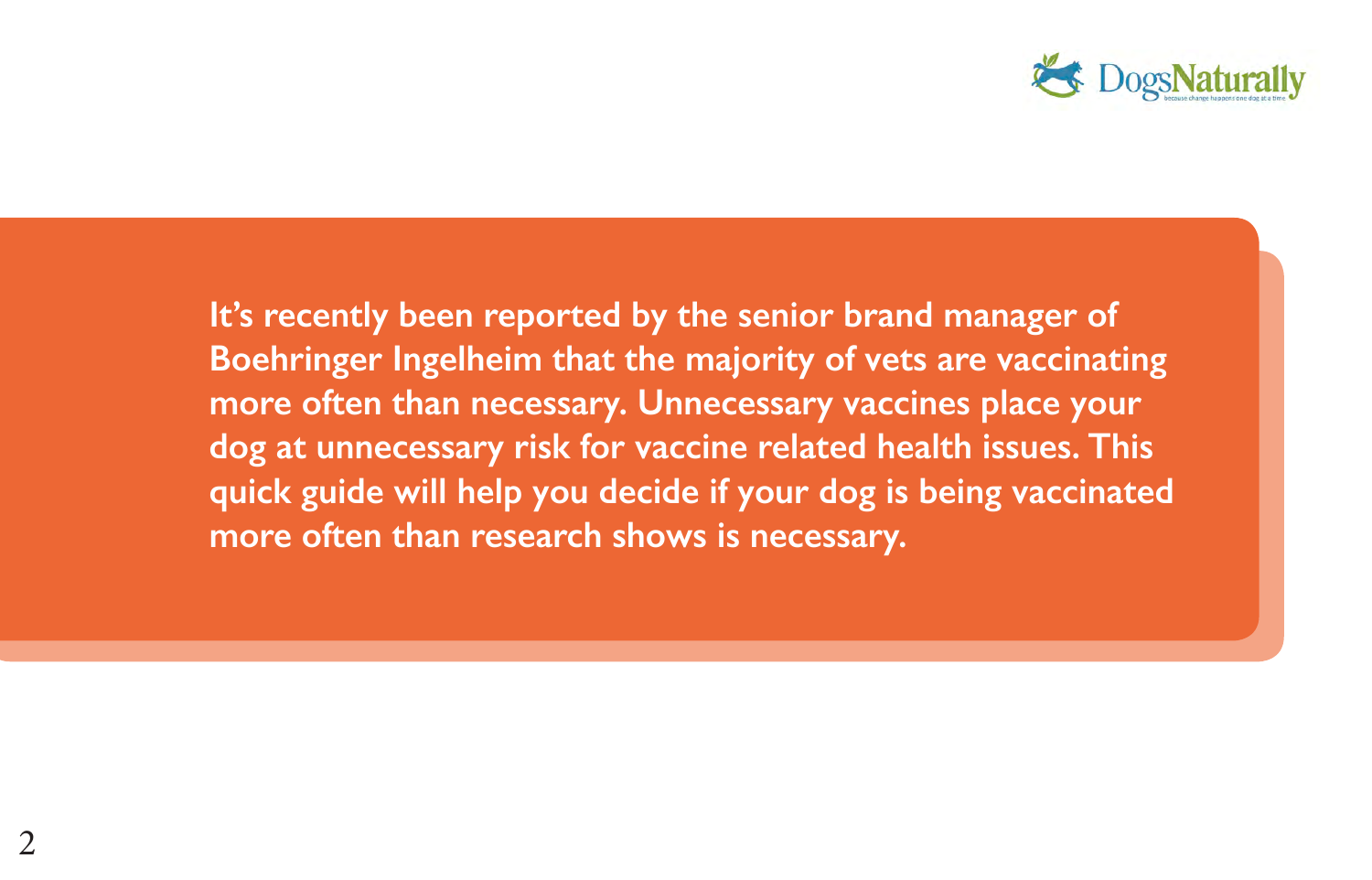

# **Quick History**

In the 1970s, all vaccines, with the exception of rabies vaccines, were licensed by the United States Department of Agriculture (USDA) based on challenge studies performed for just a few weeks to a few months after vaccination.

All the vaccine labels included the statement **''Annual Revaccination Recommended''** without really knowing whether the true duration of immunity (DOI) was a year or a lifetime. So vets vaccinated yearly, even though field observation suggested that immunity after both natural infection and vaccination was long lived.

In the mid 1970's, veterinary immunologist Dr Ronald Schultz and his cohorts questioned this and began researching how long vaccines really lasted.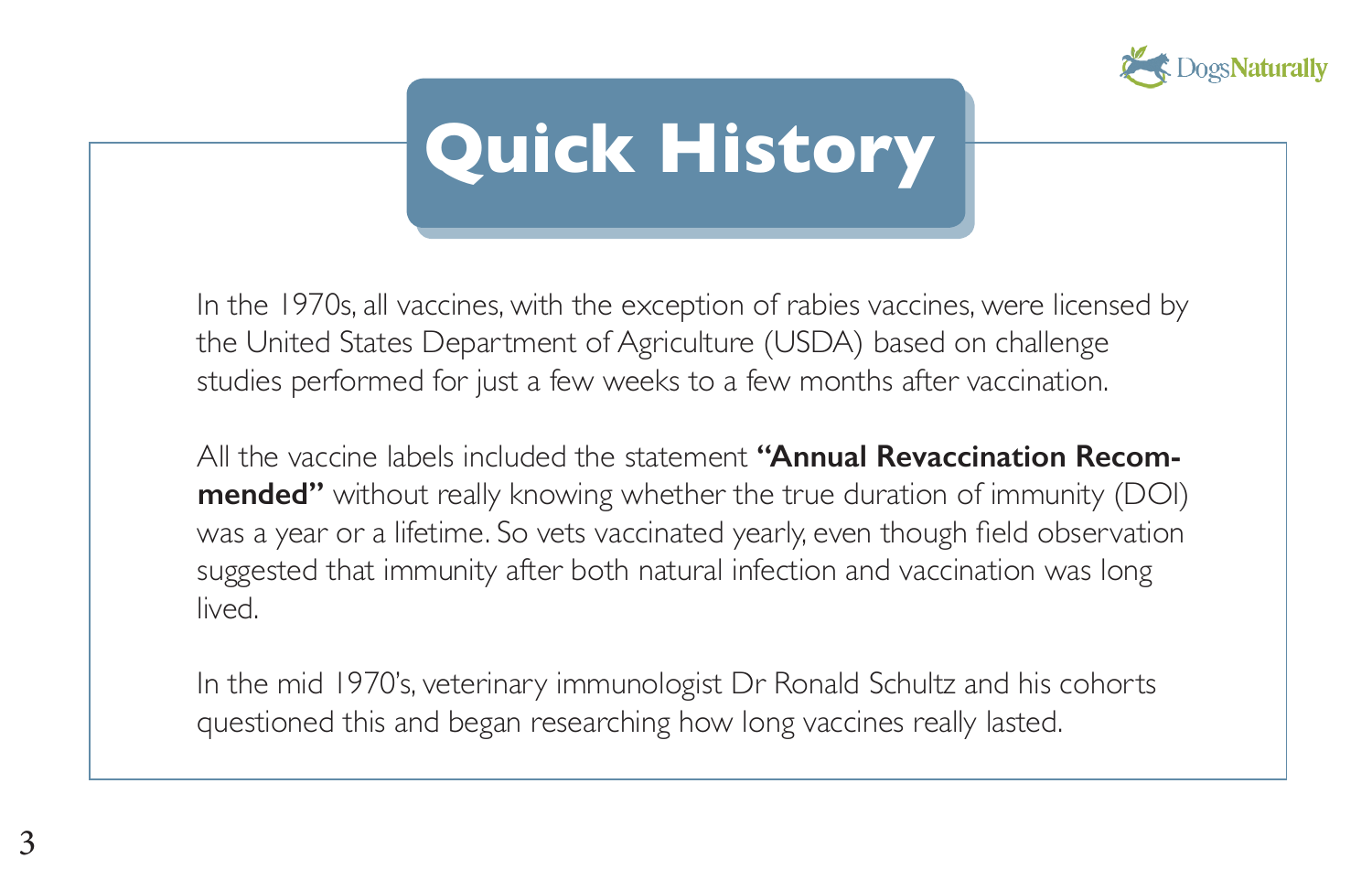

### **"My interest in vaccine DOI (duration of immunity) was stimulated by several factors ...**

Says Dr Schultz

The observation that dogs who had recovered from canine distemper and cats who had recovered from panleukopenia were completely resistant to experimental viral challenge many years later



That my three children were receiving a series of vaccinations that would end about the time they entered school with most of the vaccines never being given again



**3** A veterinarian in the US Army Veterinary Corps asked me to design a vaccination program for dogs and cats that did not require yearly revaccinations



It was not known if yearly vaccinations were necessary for dogs and cats, but most experts I consulted believed they probably were not needed.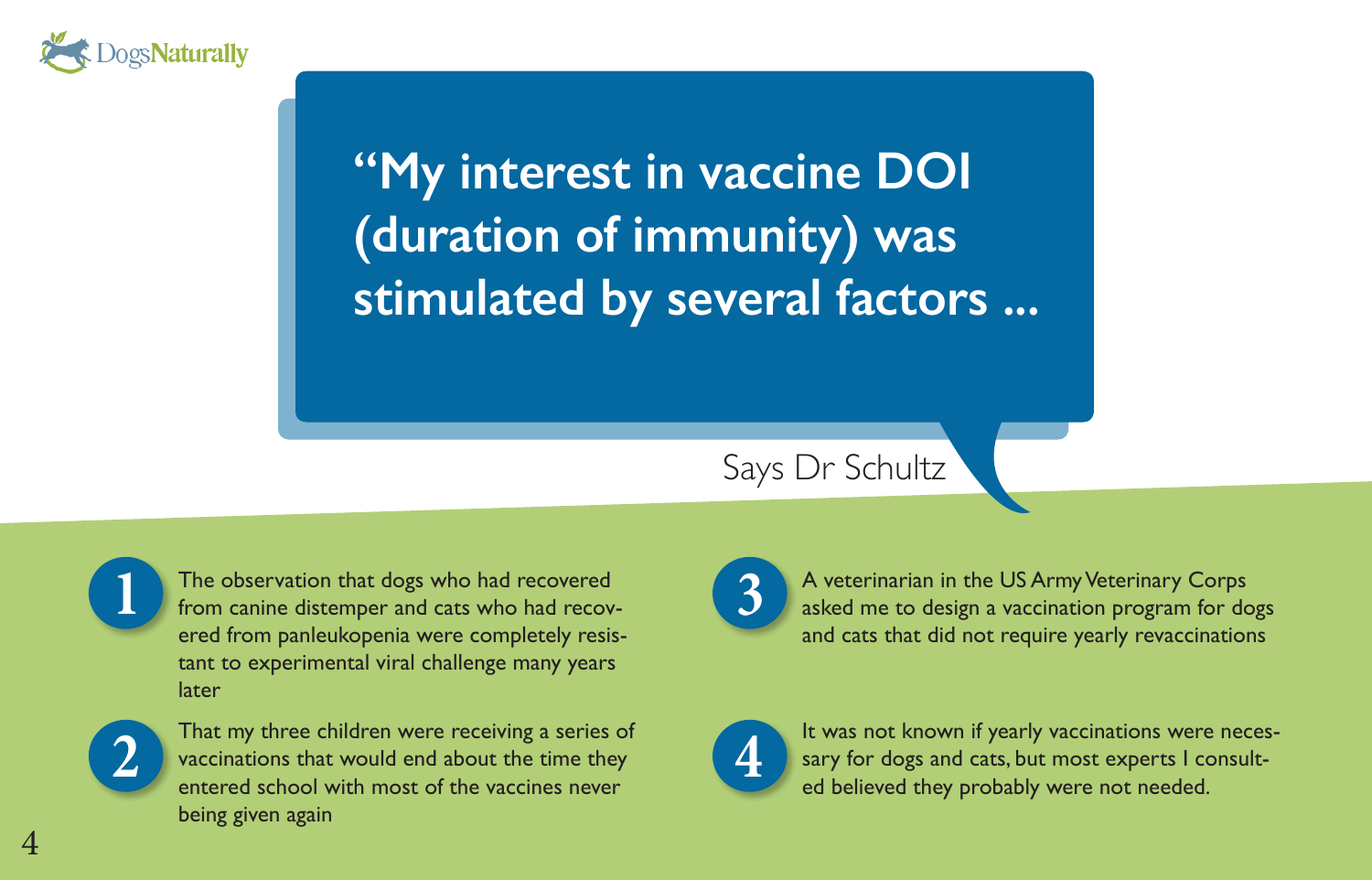Research was initiated at this time to prove Dr Schultz's suspicions and dogs were challenged with exposure to distemper, adenovirus and parvovirus, anywhere from 1 to 11 years after vaccination.

### **THE RESULTS:**

Every single dog was protected when exposed to the virus.

Based on this research, Dr Schultz and Scott recommended triennial revaccination (every three years) instead of annual revaccination.

"The results from this limited group of dogs clearly demonstrated the Norden modified live vaccines provided immunity for at least 11 years against CDV (distemper) and CPV-2 (parvovirus)"

- Dr Schultz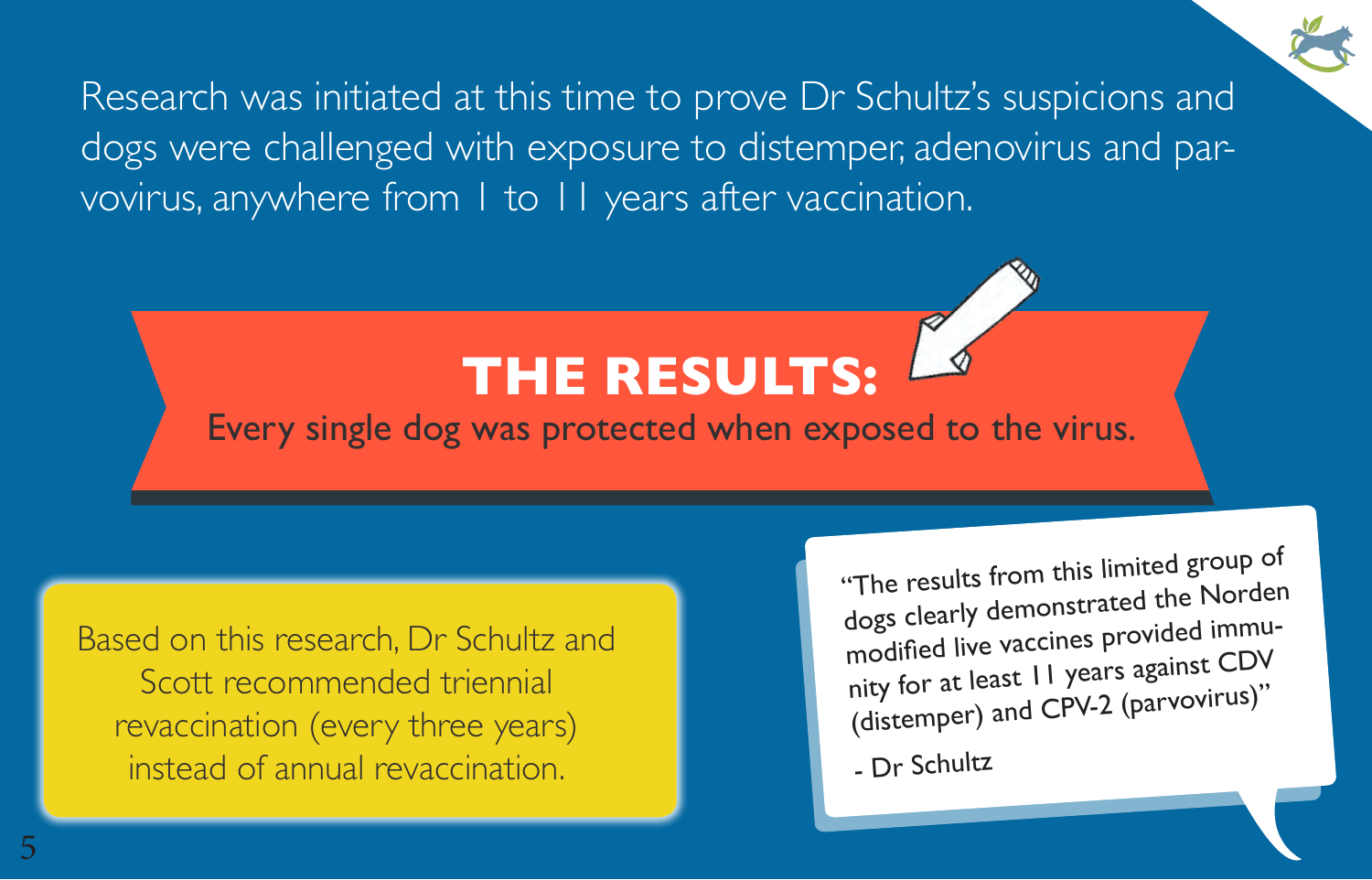

#### **... The AAHA Vaccine Guidelines Are Created**

These early recommendations prompted the American Animal Hospital Association (AAHA) to assemble a task force. In 2003, the AAHA Canine Vaccine Task Force evaluated the data from these challenges and serological studies and, **while noting that the core vaccines had a minimum duration of immunity of at least seven years,** compromised in 2003 with this statement:

**Revaccination every 3 years is considered protective. "**

**1999 Task force member Dr Richard Ford, Professor of<br>
<b>3 years is considered**<br> **1999 Task force member Dr Richard Ford, Professor of**<br> **1999 Medicine, North Carolina State University, said that<br>
the decision to recommend** Medicine, North Carolina State University, said that the decision to recommend a 3 year revaccination schedule for core vaccines was a compromise.

**"IT'S COMPLETELY ARBITRARY" HE SAID. "I WILL SAY THERE IS NO SCIENCE BEHIND THE THREE-YEAR RECOMMENDATION…"**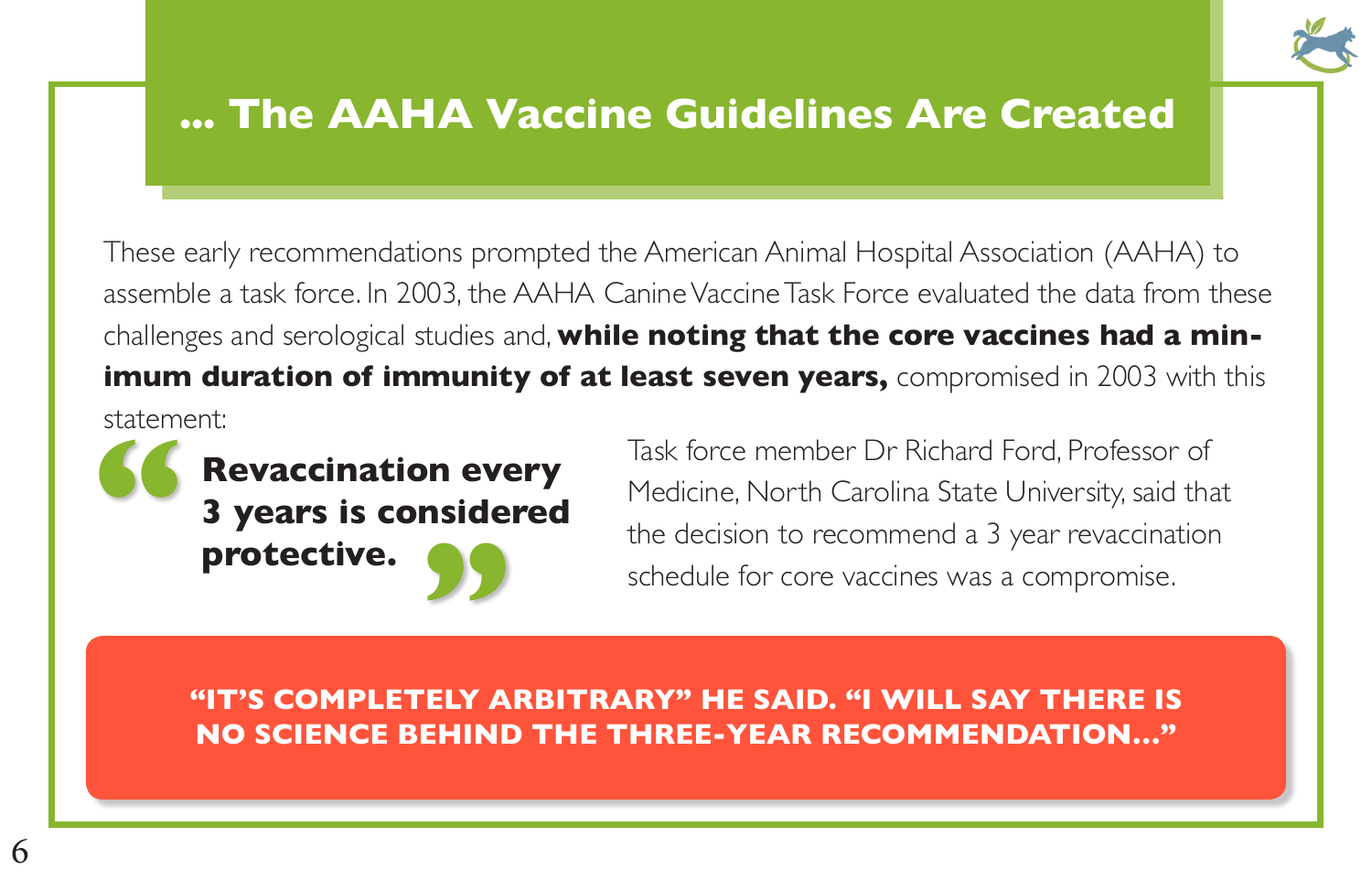After the 2003 task force, all of the major veterinary vaccine manufacturers completed their own studies showing a minimum three year duration of immunity on the core vaccines - **distemper, parvovirus and adenovirus.**



Dr Schultz continued with his work and by 2006, had completed several additional studies on over **1,000 dogs** and repeated the same results over and over again, effectively showing that dogs were protected for much longer than three years and most likely for the life of the dog.

In fact, so sure was Dr Schultz of his work, that his own vaccination protocol for his dogs was one shot of distemper, parvovirus and adenovirus and none thereafter.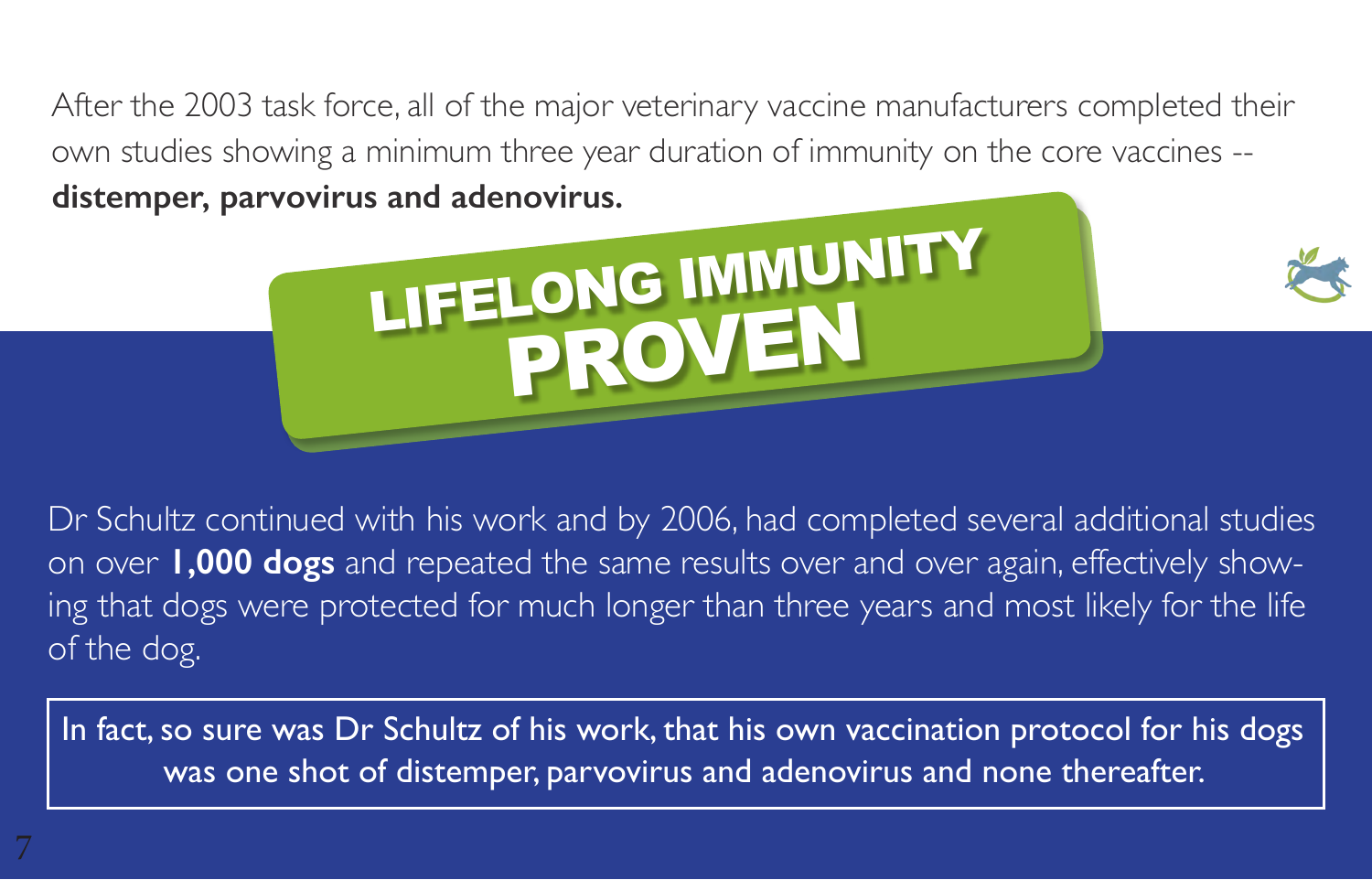#### **COMMON REACTIONS**

**LETHARGY** HAIR LOSS, HAIR COLOR CHANGE AT INJECTION SITE **FEVER SORENESS STIFFNESS** REFUSAL TO EAT **CONJUNCTIVITIS** SNEEZING ORAL ULCERS

#### **MODERATE REACTIONS**

IMMUNOSUPRESSION BEHAVIORAL CHANGES VITILIGO WEIGHT LOSS (CACHEXIA) REDUCED MILK PRODUCTION LAMENESS GRANULOMAS/ABSCESSES **HIVES** FACIALEEDEMA **ATOPY** RESPIRATORY DISEASE ALLERGIC UVEITIS (BLUE EYE)

#### The risks of vaccination (why you don't **The risks of vaccination** (why you don't DEATH, FAILURE TO CONCEIVE want to give any more vaccines than necessary) - From Schultz , 2007

#### **SEVERE REACTIONS**

ANAPHYLAXIS ARTHRITIS, POLYARTHRITIS IMMUNE MEDIATED THROMBO-**CYTOPENIA** HEMOLYTIC DISEASE OF THE **NEWBORN THYROIDITIS** GLOMERULONEPHRITIS DISEASE OR ENHANCED DIS-EASE WHICH WITH THE VACCINE WAS DESIGNED TO PREVENT **MYOCARDITIS** POST VACCINAL ENCEPHALITIS OR POLYNEURITIS SEIZURES ABORTION, CONGENITAL ANOMALIES, EMBRYOIC/FETAL

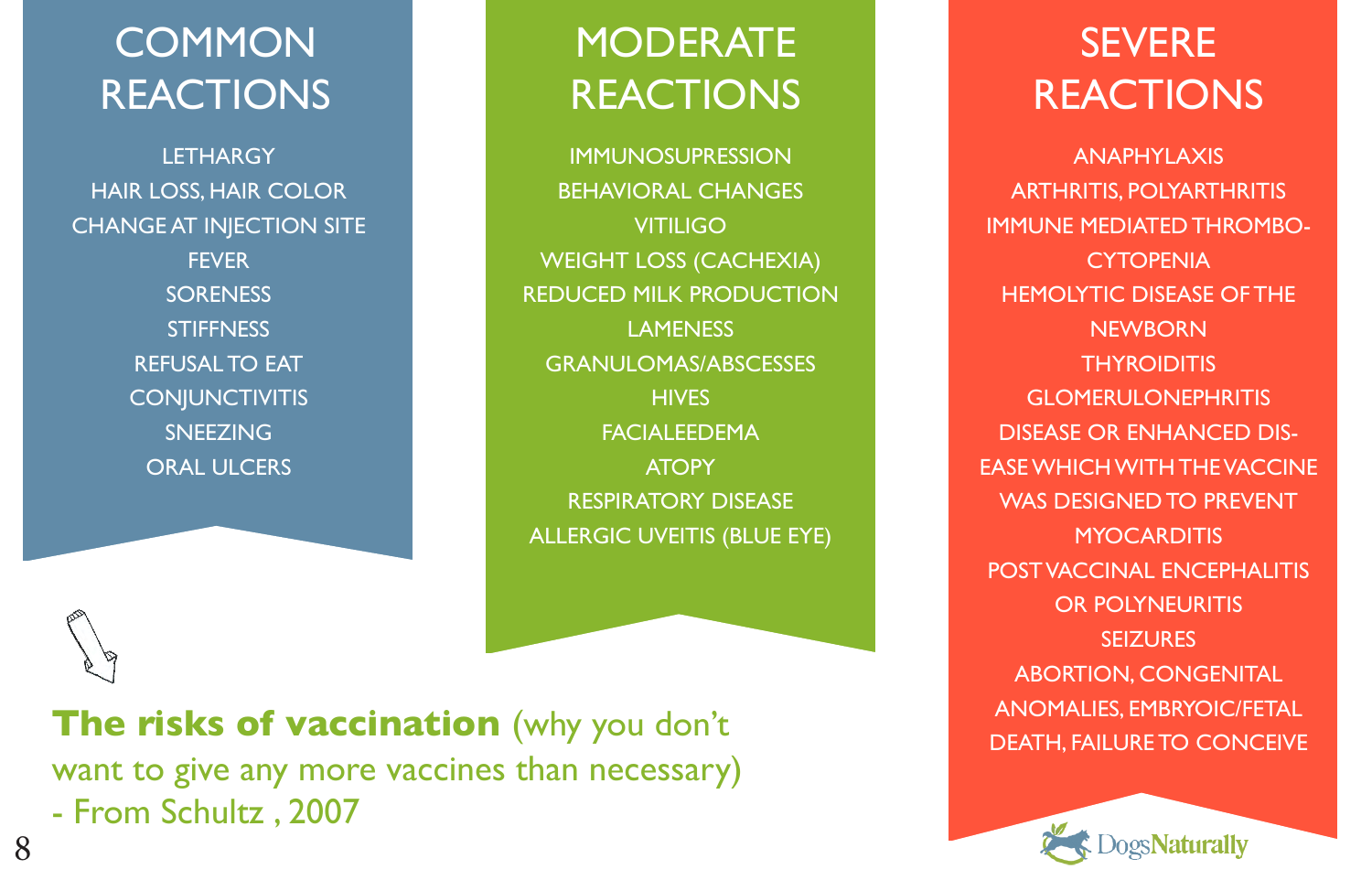In 2011, the AAHA updated their Canine Vaccination Guidelines once more to "every 3 years or more" with the following comment:

> **"Among healthy dogs, all commercially available [core] vaccines are expected to induce a sustained protective immune response lasting at least 5 yr. thereafter"**

But despite their recommendation of no more than every three years, the AAHA Task Force admitted vets that vaccines protect for a much longer period of time ...

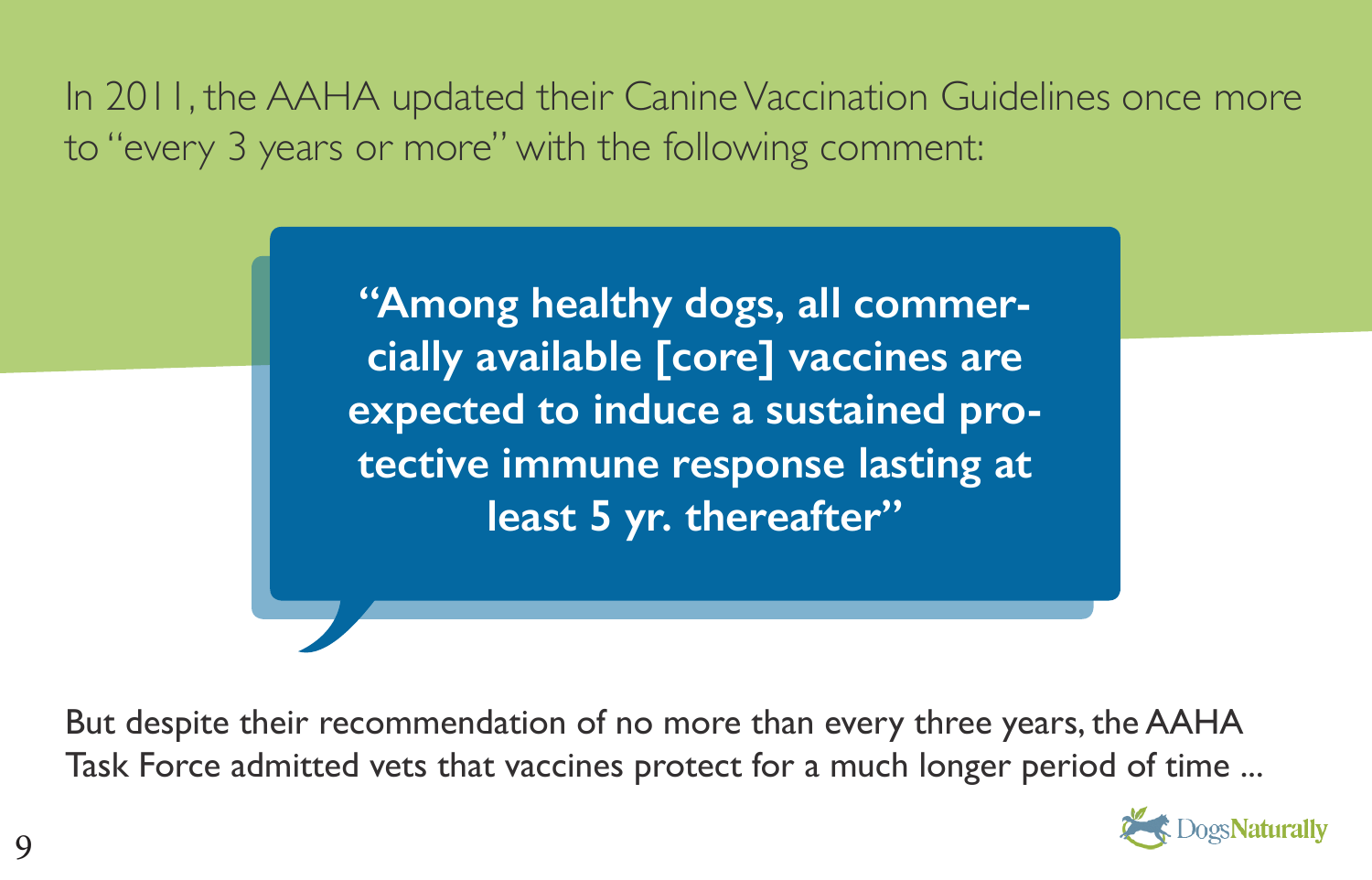**This is supported by a growing body of veterinary information and well-developed epidemiological vigilance in human medicine that indicates immunity induced by vaccination is extremely long lasting and,**  in most cases, lifelong. **99 "**

As Dr Ford stated, compromises are clearly being made, judging by the AAHA's arbitrary and slow-to-evolve revaccination recommendations.

What could be holding the AAHA back from making stronger statements and why don't they enforce these guidelines?

The AAHA is sponsored by four vaccine manufacturers: Merck, Merial, Pfizer and Boehringer Ingelheim. Furthermore, the veterinary members of the task force certainly have a vested financial interest in how often vaccines can be delivered.

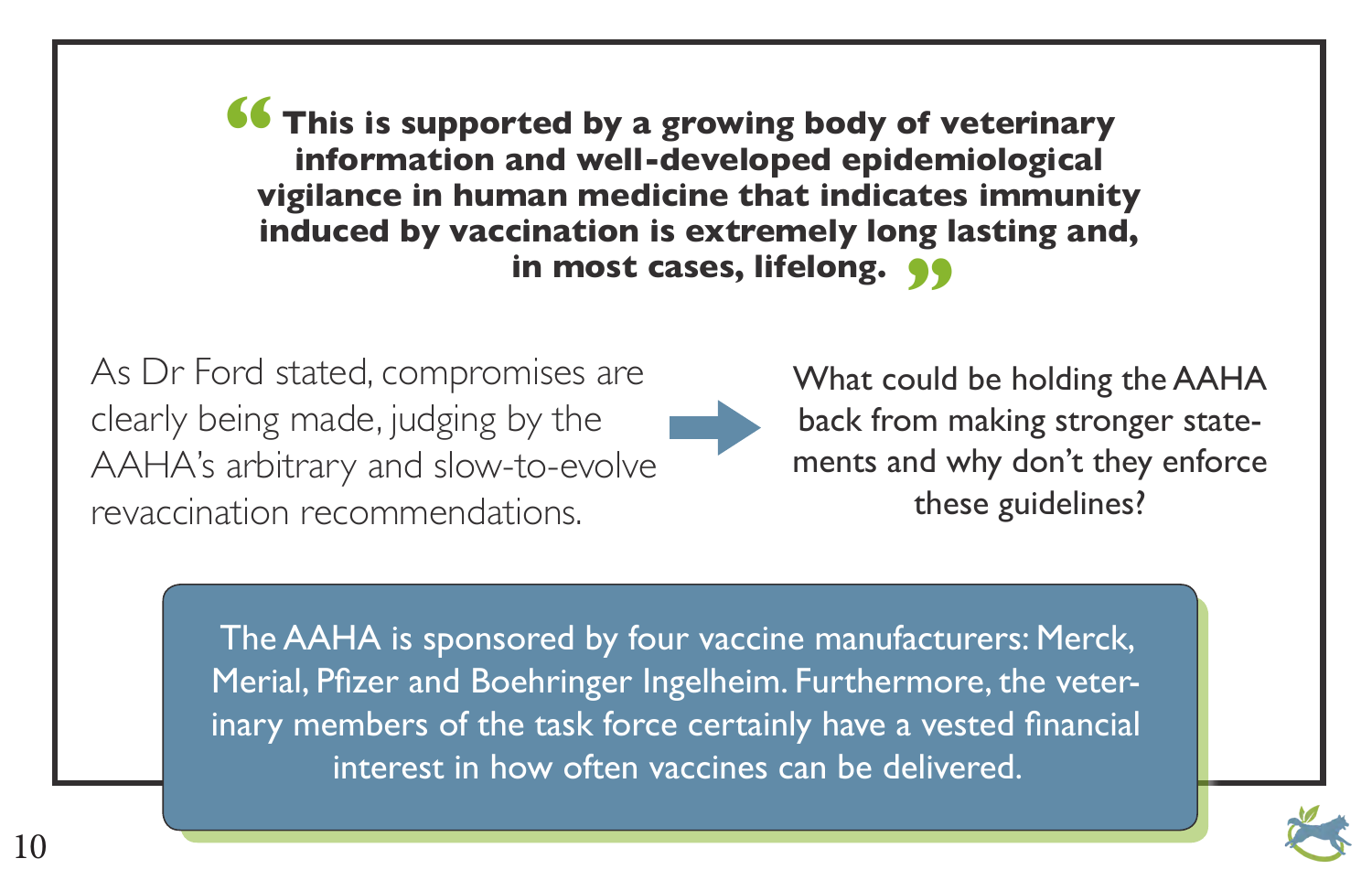#### ... Is this a potential conflict of interest and could this create bias in the task force recommendations?



So 60% of vets are vaccinating three times more often than their college recommendations ... which already encourage over-vaccination and ignore current research.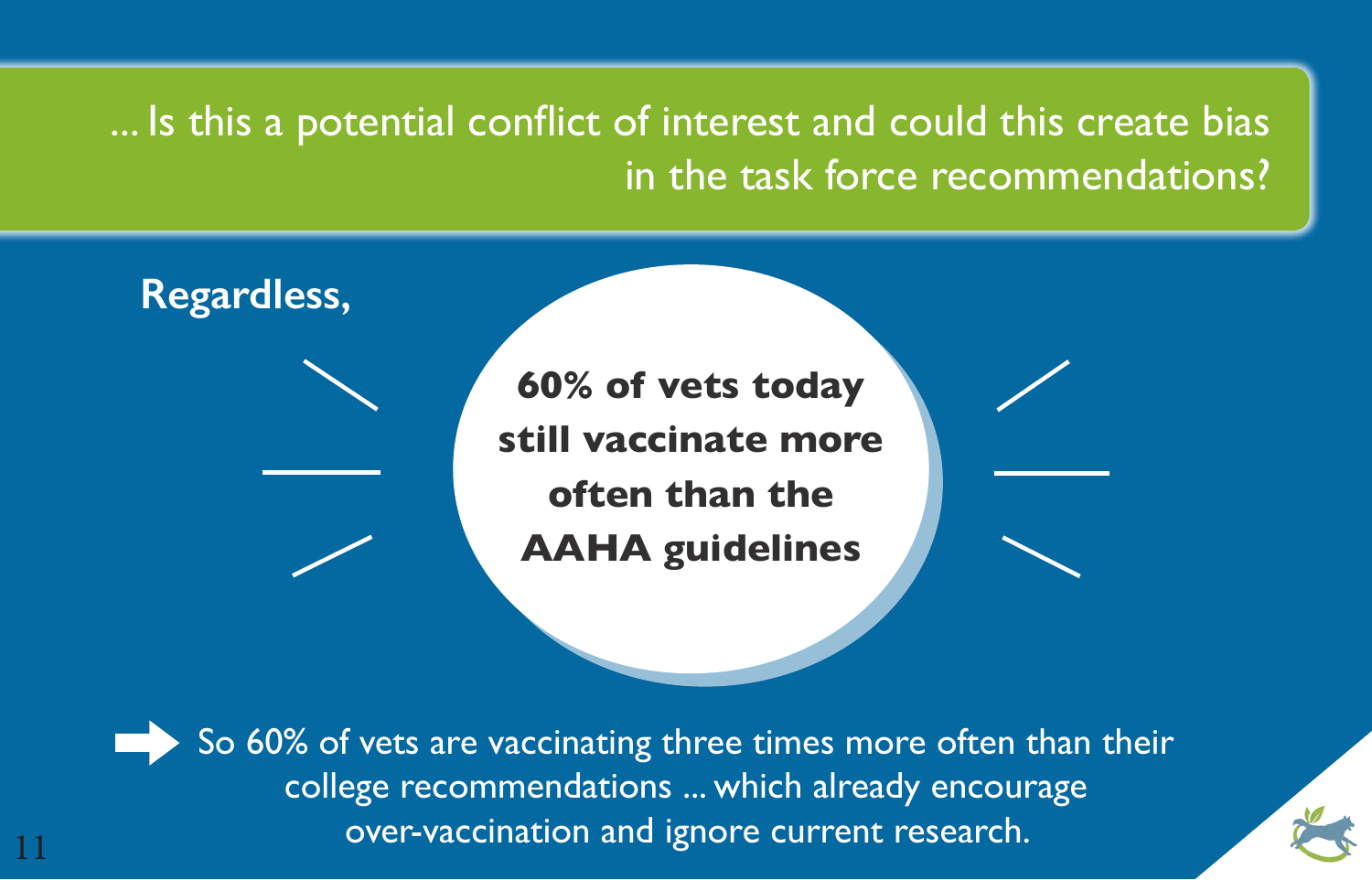

If there was any scientific precedent for revaccination, the AAHA's careful and gradual move away from this annual vaccination would be understandable.

But the only research behind vaccines shows a duration of immunity of at least seven years for the core vaccines …

**… there is and never has been any evidence to the contrary.**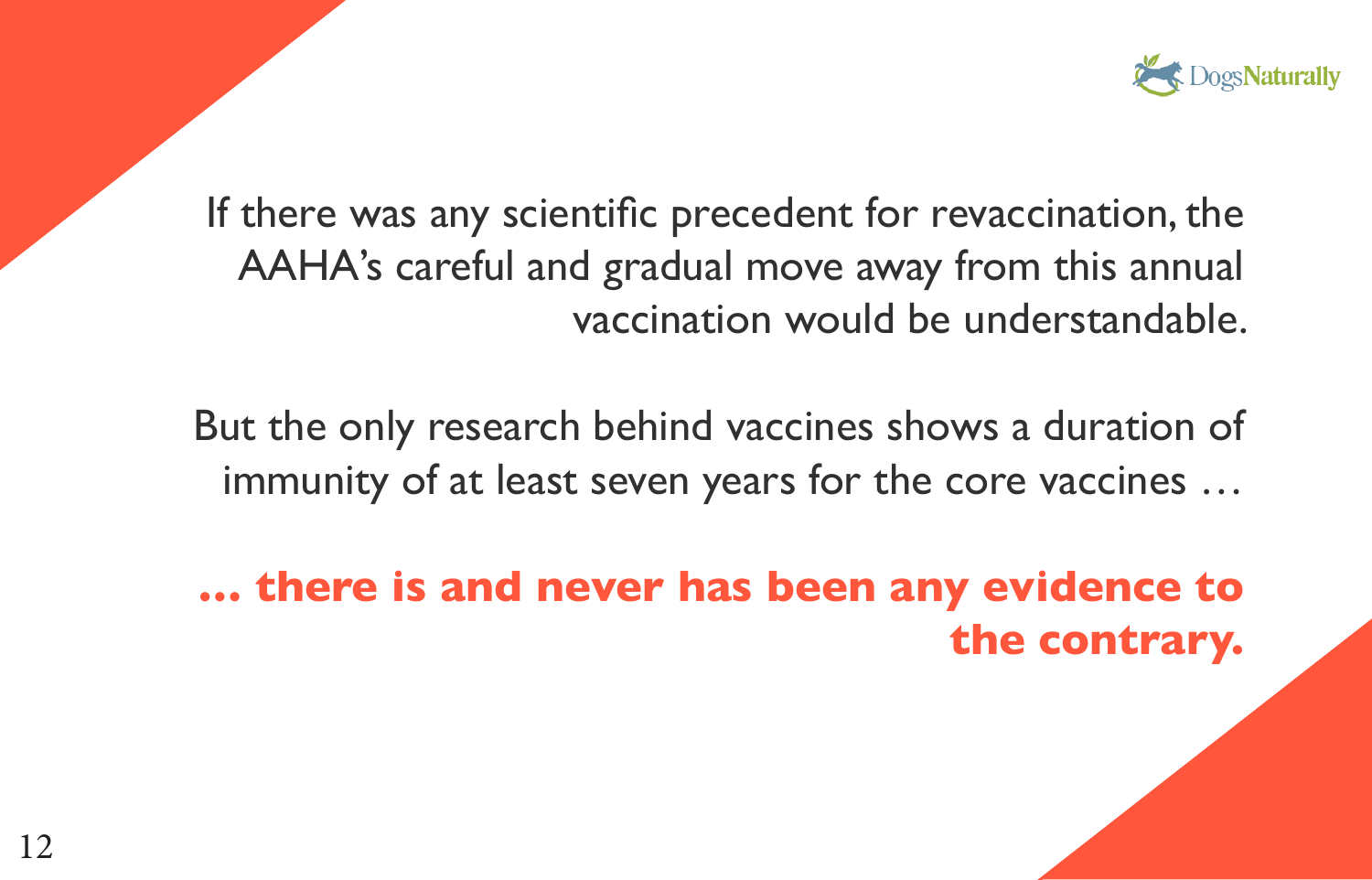## **MINIMUM DURATION OF IMMUNITY FOR CANINE VACCINES**

| <b>DISTEMPER</b>     | 7 years by *challenge / 15 years by *serology |
|----------------------|-----------------------------------------------|
| <b>PARVOVIRUS</b>    | 7 years by *challenge / 7 years by *serology  |
| <b>ADENOVIRUS</b>    | 7 years by *challenge / 9 years by *serology  |
| <b>CANINE RABIES</b> | 3 years by *challenge / 7 years by *serology  |

**\* CHALLENGE** is immunity proven by exposing dogs to the disease.

\* **SEROLOGY** is immunity proven by high levels of protective antibody.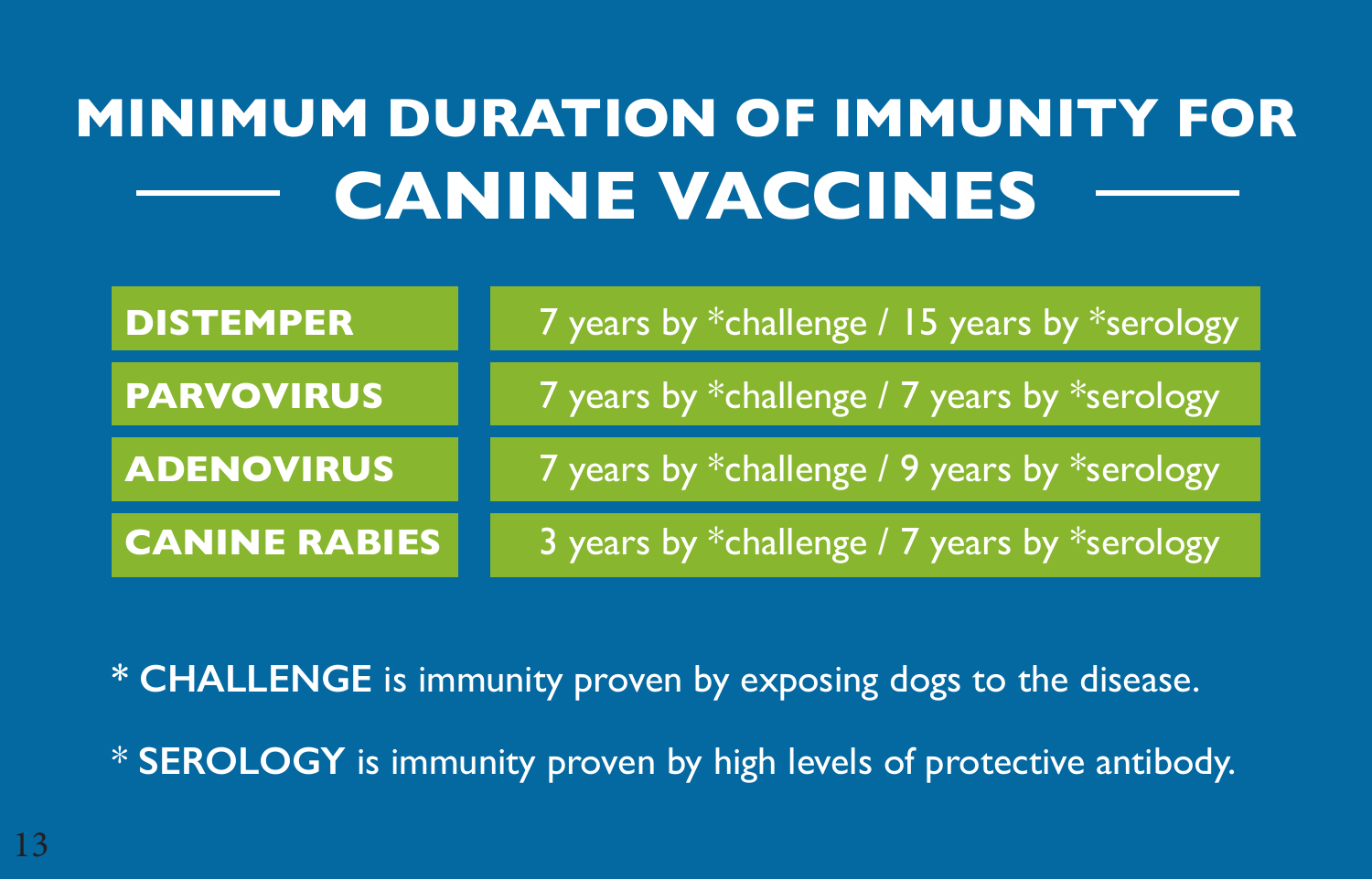Vaccines for diseases like distemper and canine parvovirus, once administered to adult animals, provide lifetime immunity.<sup>99</sup> "

- Concludes Dr. Schultz JAVMA, No. 4, August 15,

**Are We Vaccinating Too Much?** " **"**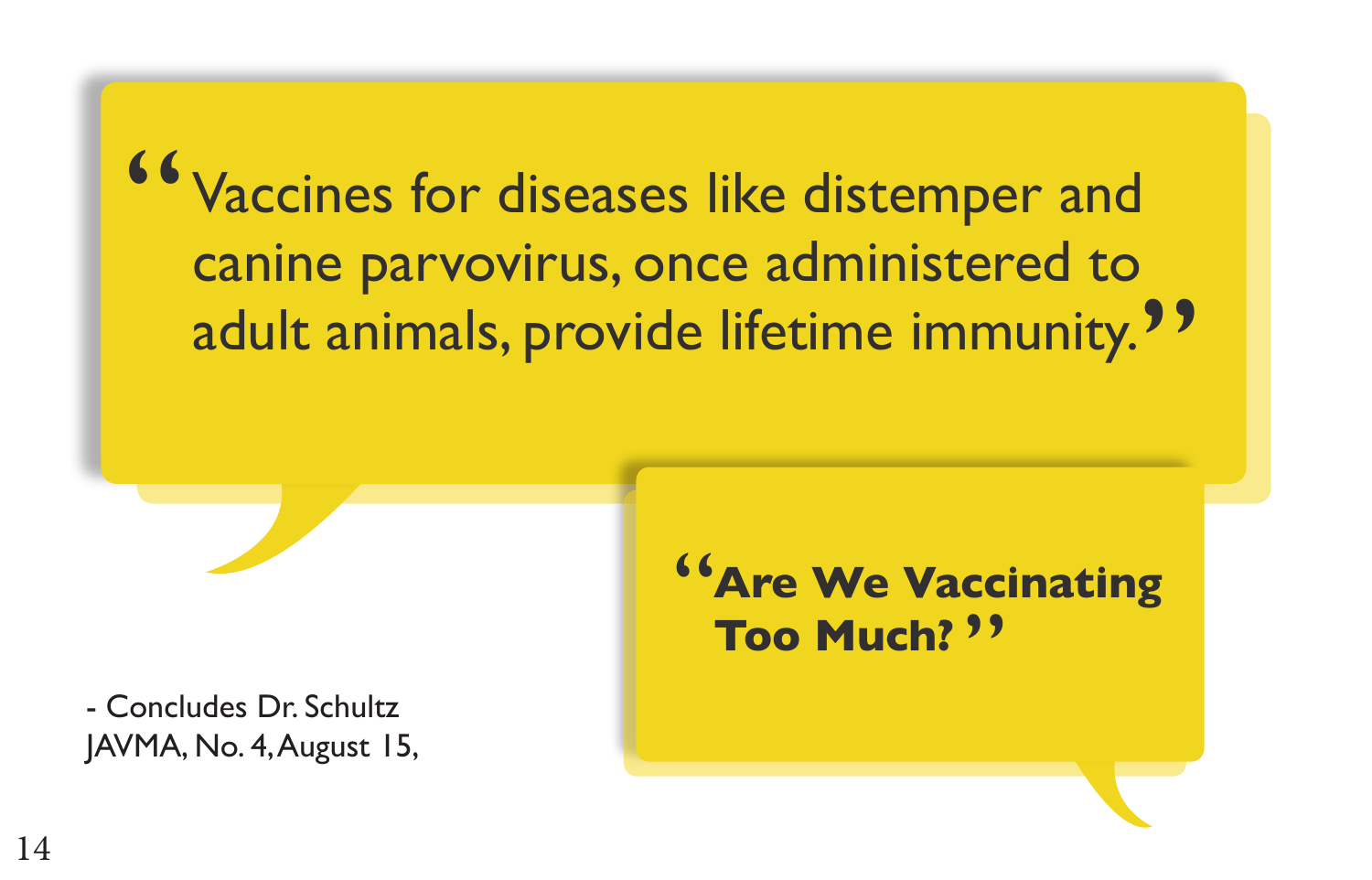As dog owners – the people who are financially and emotionally responsible for the effects of over-vaccination – we deserve better than this. Until the AAHA stops compromising and catches up to current vaccine research, the most important compromise could be our dogs' health and welfare.

In the meantime, Dr Schultz's research shows that over 95% of puppies vaccinated at 16 weeks of age or later will be protected FOR LIFE.

#### **TABLE 1**

1 ABLE 1<br>2011 AAHA Canine Vaccination Guidelines\* for the General Veterinary Practice **Initial Vaccination** 

| Vaccine <sup>t</sup> | Initial Vaccination (<16 wk of age)                                                                                                                                                                                                                                                                                                                   | $($ >16 wk of age)                                                                                                                                                                                        |
|----------------------|-------------------------------------------------------------------------------------------------------------------------------------------------------------------------------------------------------------------------------------------------------------------------------------------------------------------------------------------------------|-----------------------------------------------------------------------------------------------------------------------------------------------------------------------------------------------------------|
| CDV (MLV) or rCDV    | Puppies should be vaccinated every<br>3-4 wk between the ages of 6 and<br>16 wk (e.g., at 6, 10, and 14 wk, or<br>8, 12, and 16 wk). To minimize the<br>risk of maternal antibody interference<br>with vaccination, the final dose of the<br>initial series should be administered<br>between 14 and 16 wk of age,<br>regardless of the product used. | One dose is considered<br>protective and acceptable.<br><b>Revaccination is</b><br>recommended every $\geq$ 3 yr<br>after completion of the<br>initial vaccination,<br>regardless of the<br>product used. |
|                      |                                                                                                                                                                                                                                                                                                                                                       |                                                                                                                                                                                                           |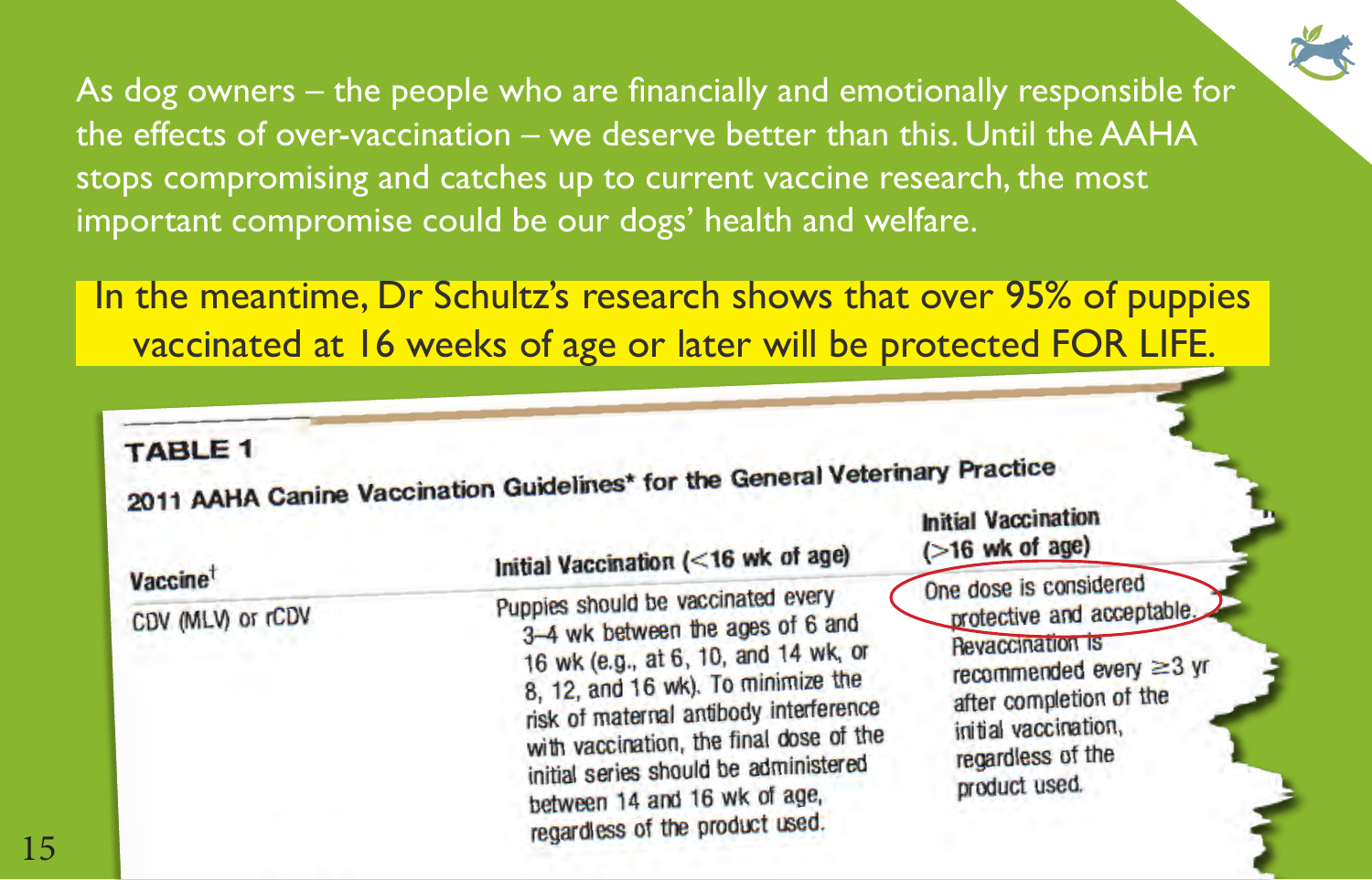### **FROM THE [AAHA GUIDELINES](https://www.aaha.org/public_documents/professional/guidelines/caninevaccineguidelines.pdf):**

"Because dogs older than 14–16 wk of age are not likely to have interfering levels of MDA\*, administration of a single initial dose of an infectious vaccine to an adult dog can be expected to induce a protective immune response. The administration of a single, initial dose of infectious vaccine to dogs 16 wk of age is considered protective and acceptable."

*\* Maternally derived antibodies, which are passive immunity the mother dog passes to her puppies.*

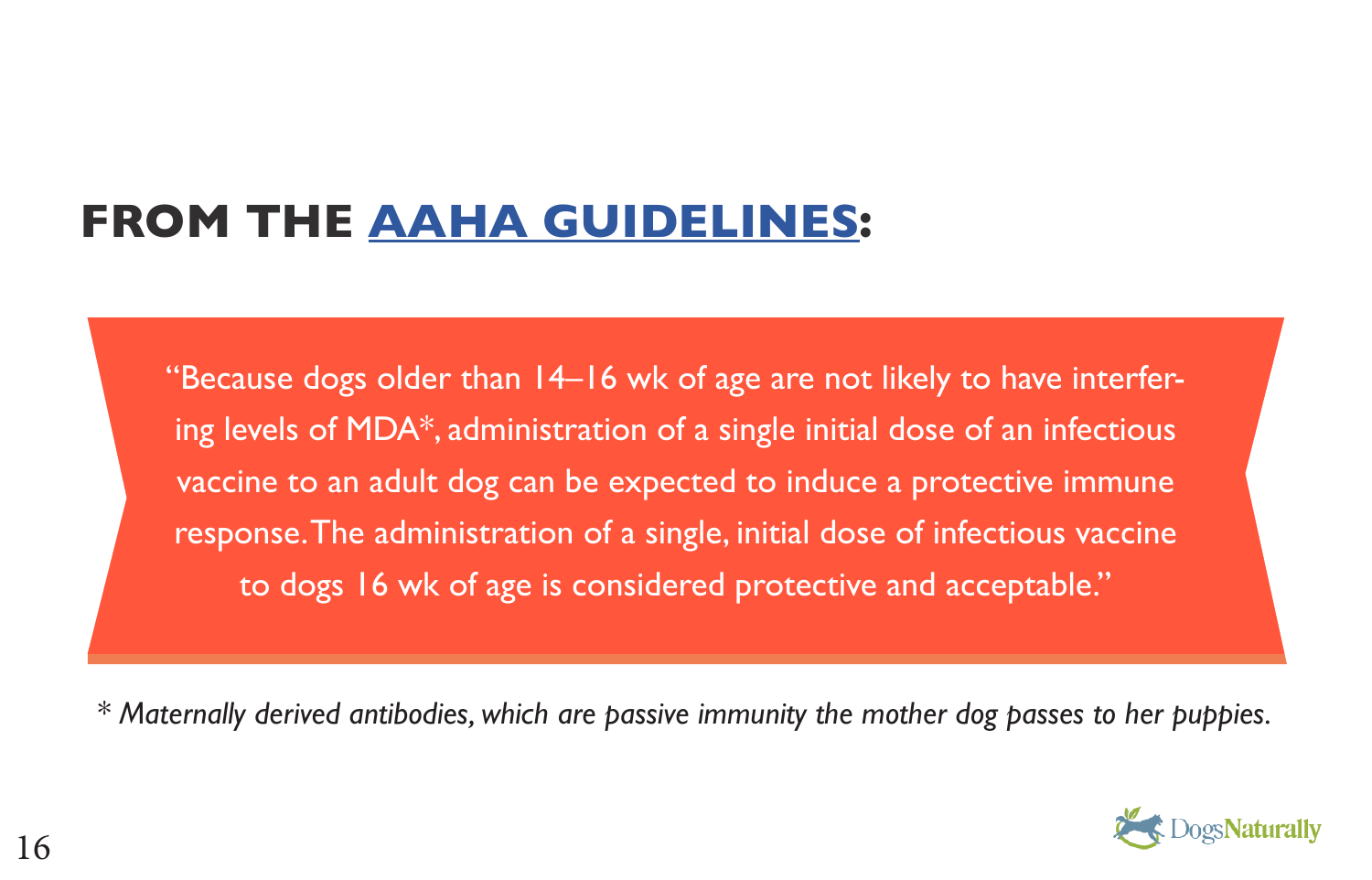

"The truth is the majority of vets are not going to change until they are forced to – which is not likely to happen due to politics and due to the lack of concern by the one entity that could protect the public and ensure animal welfare: the individual state veterinary medical boards ..."

Says Dr Patricia Jordan

"This change will have to come from the public, they have to stop allowing the over servicing."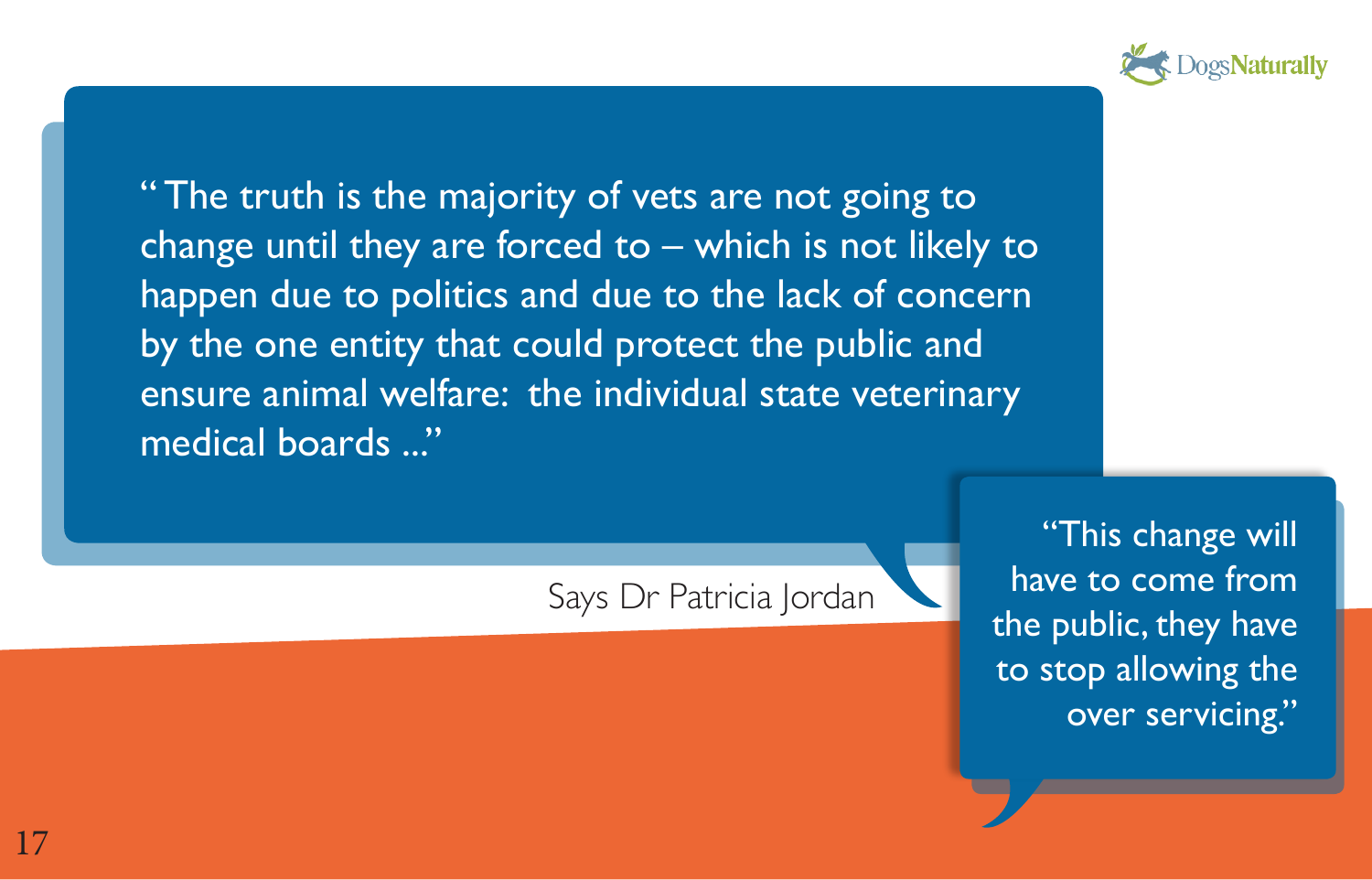# **Are You Vaccinating Too Often?**

This is where you come in. You can protect your dog from the harm unnecessary vaccines can cause. Use the chart on the next page determine how many more vaccines than Dr Schultz's scientifically proven schedule your dog is getting.

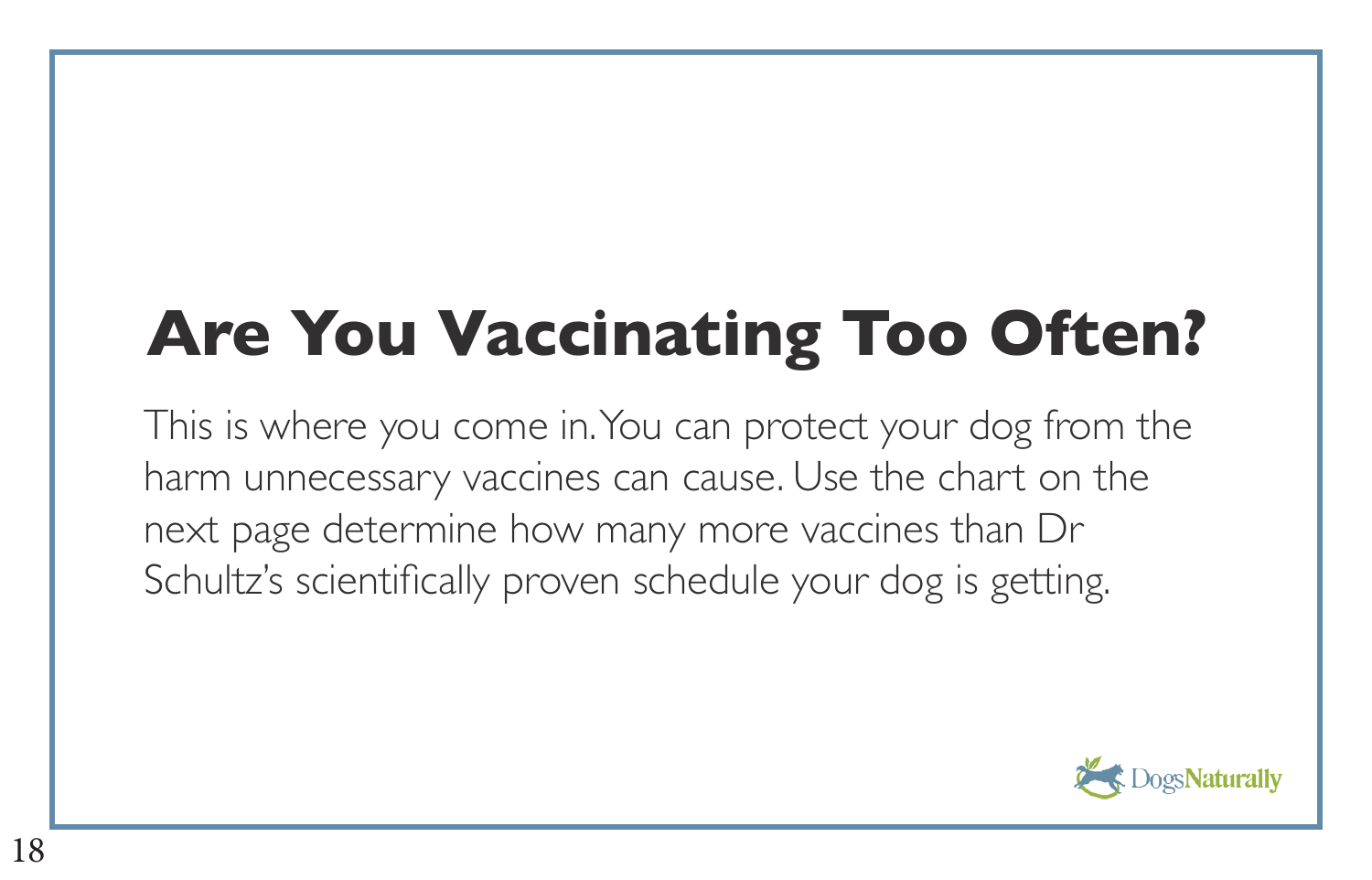#### GUIDE TO VACCINATION SCHEDULES



*"A practice that was started many years ago and that lacks scientific validity or verification is annual revaccinations. Almost without exception there is no immunologic requirement for annual revaccination." Dr Ronald Schultz*

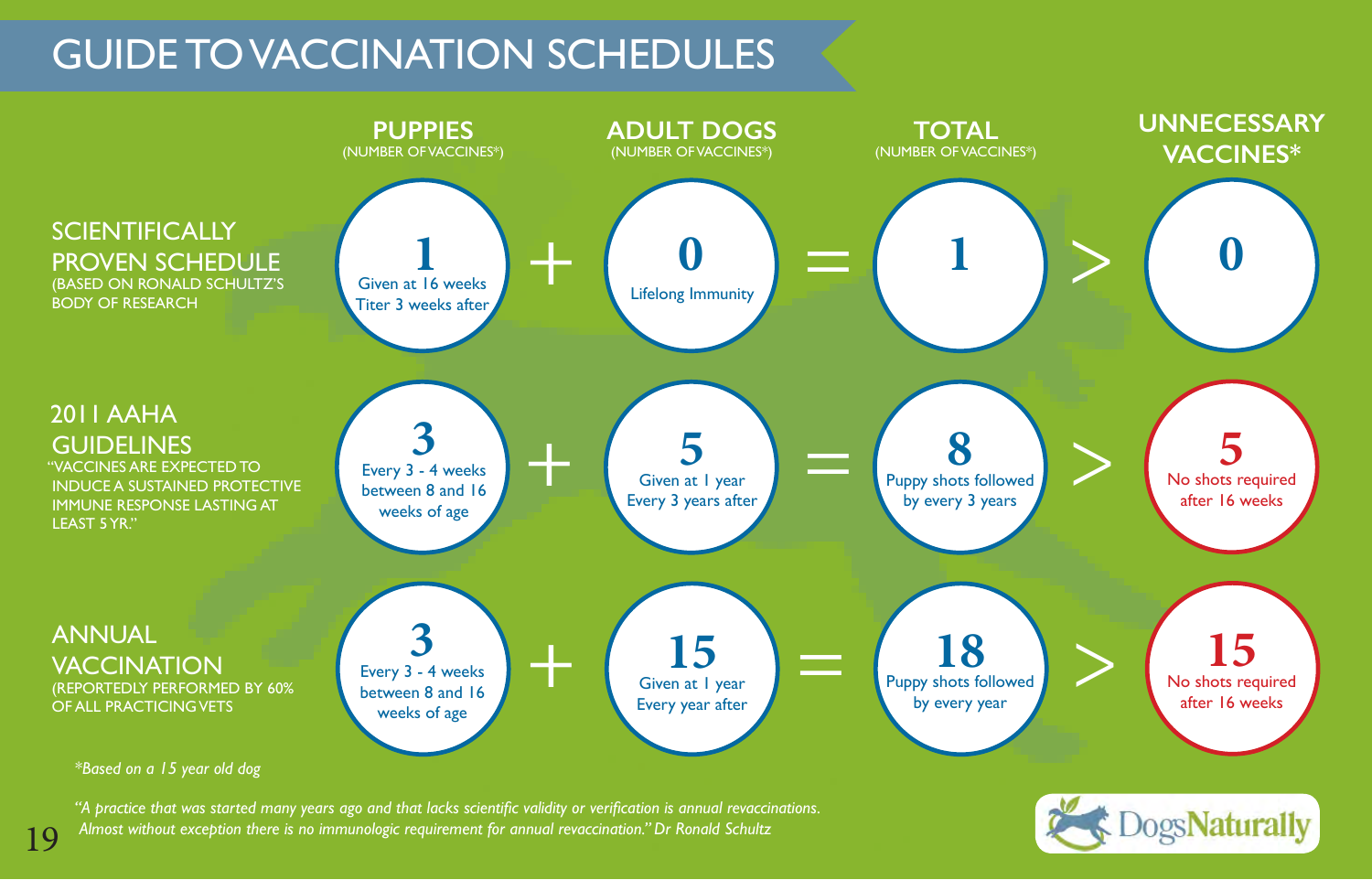

Nearly thirty years after Dr Schultz's initial research, the AAHA failed to recognize the long lasting immunity the core vaccines could provide and merely changed their revaccination recommendations from "revaccination every 3 years is considered protective" to "revaccination every 3 years or more is considered protective."

Today, Dr Schultz continues with his research and his results are repeated time and time again. In the meantime, research is increasingly showing the harmful effects of vaccines and this has not escaped the AAHA's notice.